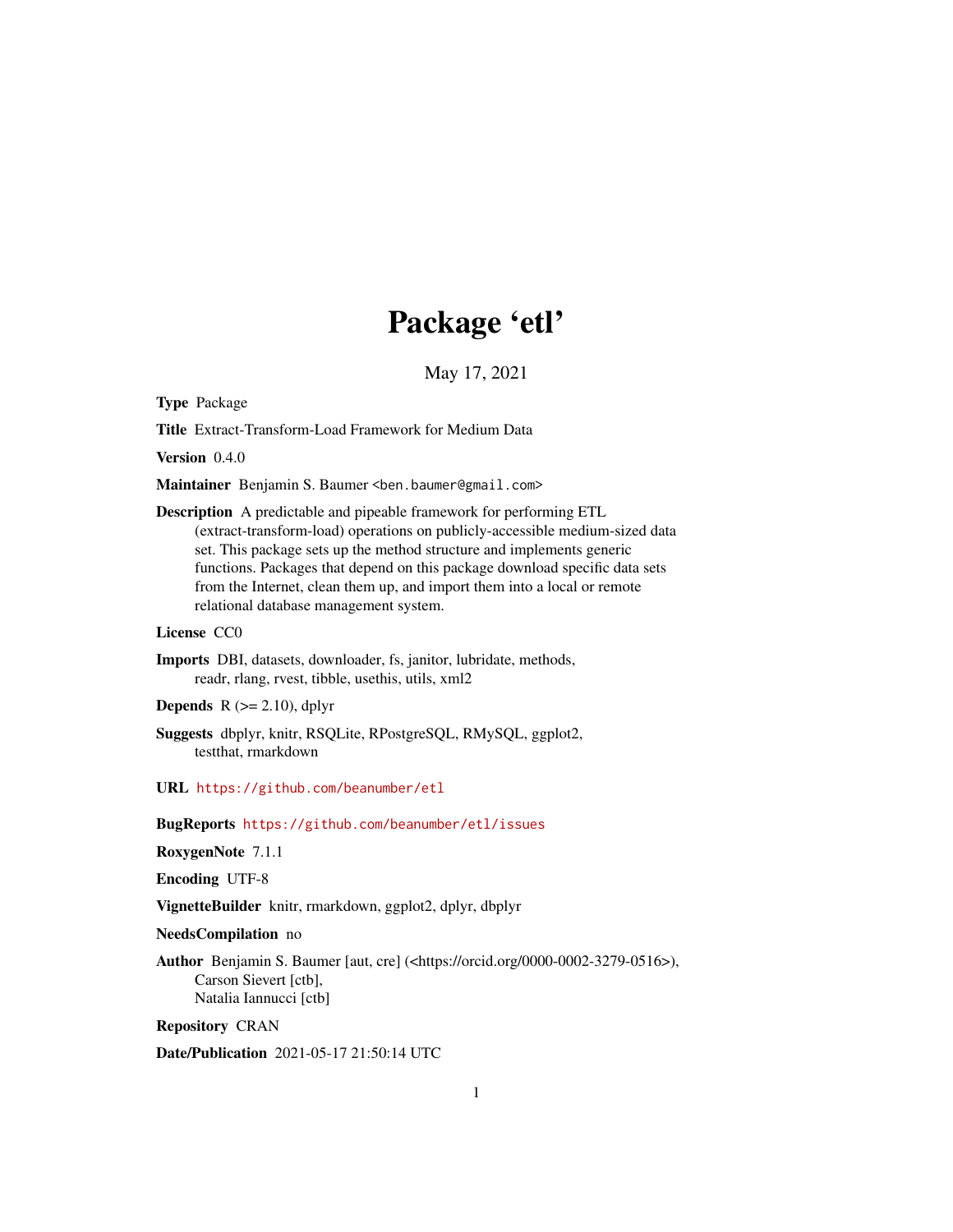## <span id="page-1-0"></span>R topics documented:

| Index | 17 |
|-------|----|
|       |    |
|       |    |
|       |    |
|       |    |
|       |    |
|       |    |
|       |    |
|       |    |
|       |    |
|       |    |
|       |    |
|       |    |

create\_etl\_package *Create an ETL package skeleton*

## Description

Create an ETL package skeleton

## Usage

create\_etl\_package(...)

#### Arguments

... arguments passed to [create\\_package](#page-0-0)

## Details

Extends [create\\_package](#page-0-0) and places a template source file in the R subdirectory of the new package. The file has a working stub of etl\_extract. The new package can be built immediately and run.

New S3 methods for [etl\\_transform](#page-6-1) and [etl\\_load](#page-6-1) can be added if necessary, but the default methods may suffice.

## See Also

[etl\\_extract](#page-6-1), [etl\\_transform](#page-6-1), [etl\\_load](#page-6-1)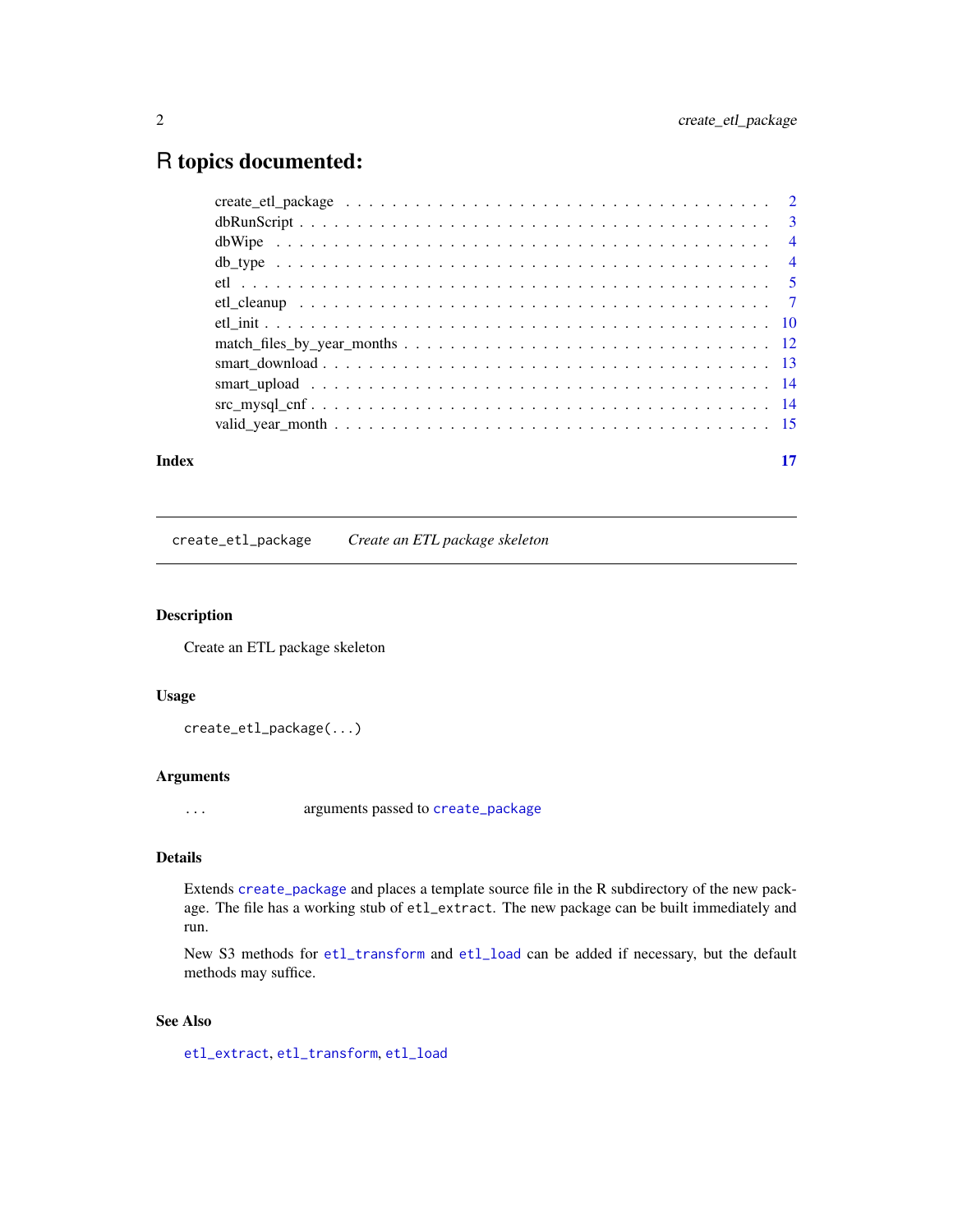## <span id="page-2-0"></span>dbRunScript 3

### Examples

```
## Not run:
path <- file.path(tempdir(), "scorecard")
create_etl_package(path)
## End(Not run)
# Now switch projects, and "Install and Restart"
```
dbRunScript *Execute an SQL script*

#### Description

Execute an SQL script

#### Usage

dbRunScript(conn, script, echo = FALSE, ...)

#### Arguments

| conn      | a DBI Connection-class object                                                                    |
|-----------|--------------------------------------------------------------------------------------------------|
| script    | Either a filename pointing to an SQL script or a character vector of length 1<br>containing SOL. |
| echo      | print the SOL commands to the output?                                                            |
| $\ddotsc$ | arguments passed to dbExecute                                                                    |

## Details

The SQL script file must be ; delimited.

#### Value

a list of results from dbExecute for each of the individual SQL statements in script.

```
sql <- "SHOW TABLES; SELECT 1+1 as Two;"
sql2 <- system.file("sql", "mtcars.mysql", package = "etl")
sql3 <- "SELECT * FROM user WHERE user = 'mysql';SELECT * FROM user WHERE 't' = 't';"
if (require(RSQLite)) {
  con <- dbConnect(RSQLite::SQLite())
  dbRunScript(con, "SELECT 1+1 as Two; VACUUM; ANALYZE;")
}
## Not run:
if (require(RMySQL)) {
con <- dbConnect(RMySQL::MySQL(), default.file = path.expand("~/.my.cnf"),
```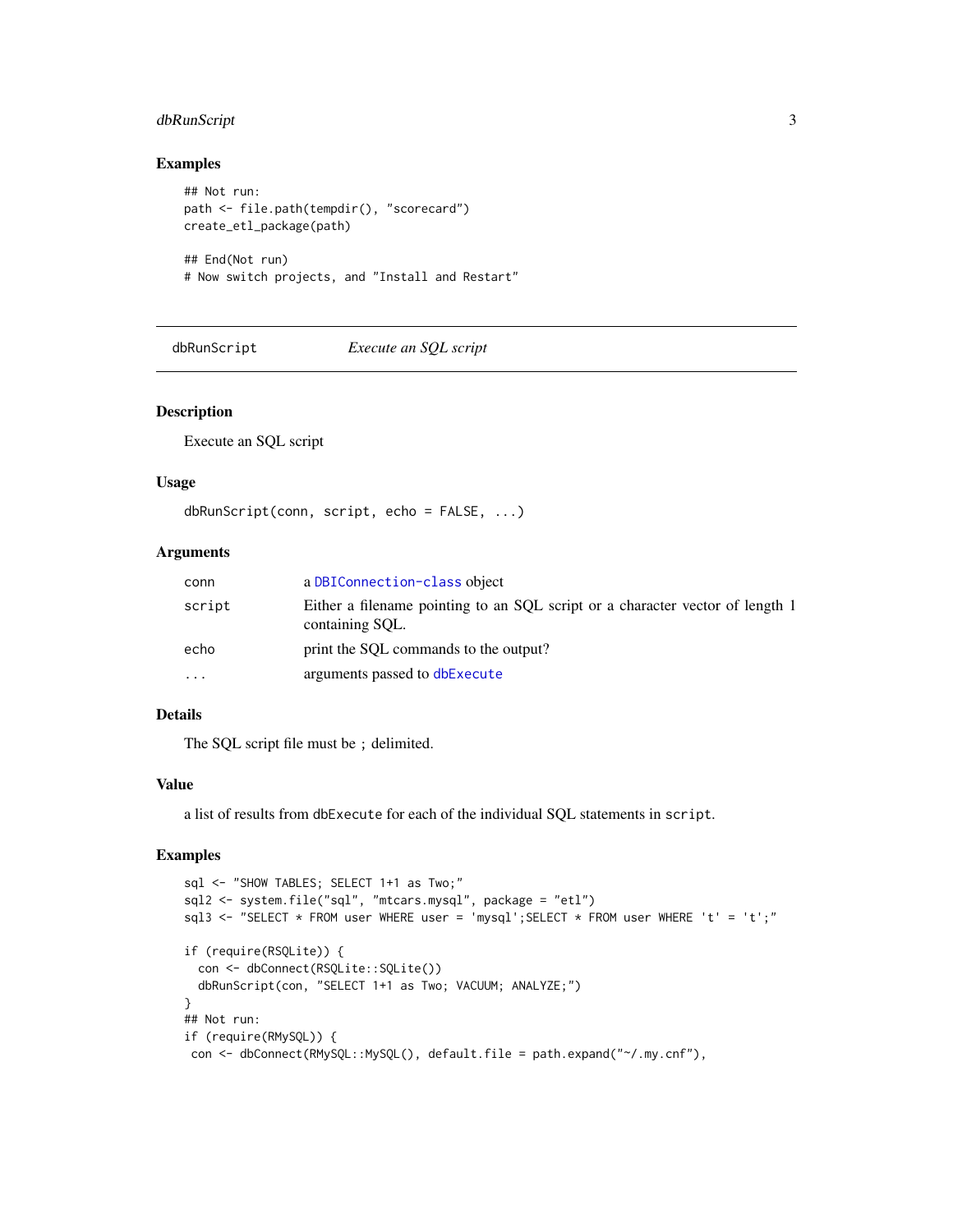```
group = "client", user = NULL, password = NULL, dbname = "mysql", host = "127.0.0.1")
dbRunScript(con, script = sql)
dbRunScript(con, script = sql2)
dbRunScript(con, script = sql3)
dbDisconnect(con)
}
## End(Not run)
```
dbWipe *Wipe out all tables in a database*

#### Description

Wipe out all tables in a database

## Usage

dbWipe(conn, ...)

#### Arguments

| conn     | A DBIConnection object, as returned by dbConnect(). |
|----------|-----------------------------------------------------|
| $\cdots$ | Other parameters passed on to methods.              |

## Details

Finds all tables within a database and removes them

db\_type *Return the database type for an ETL or DBI connection*

#### Description

Return the database type for an ETL or DBI connection

```
db_type(obj, ...)
## S3 method for class 'src_dbi'
db_type(obj, ...)
## S3 method for class 'DBIConnection'
db_type(obj, ...)
```
<span id="page-3-0"></span>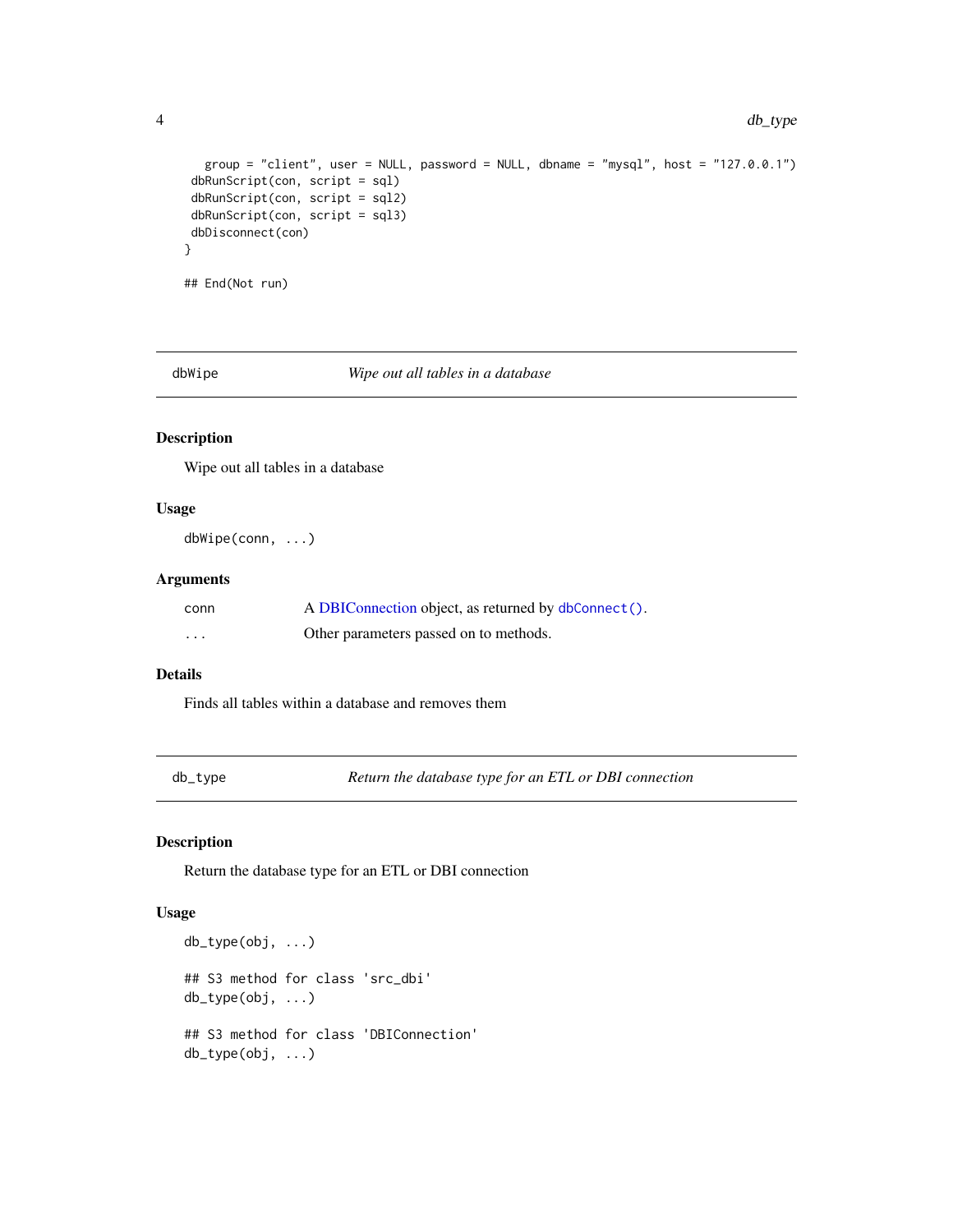## <span id="page-4-0"></span>Arguments

| obi      | and etl or DBIConnection-class object |
|----------|---------------------------------------|
| $\cdots$ | currently ignored                     |

## Examples

```
if (require(RMySQL) && mysqlHasDefault()) {
 # connect to test database using rs-dbi
 db <- src_mysql_cnf()
 class(db)
 db
 # connect to another server using the 'client' group
 db_type(db)
 db_type(db$con)
}
```
#### <span id="page-4-1"></span>etl *Initialize an* etl *object*

## <span id="page-4-2"></span>Description

Initialize an etl object

#### Usage

```
etl(x, db = NULL, dir = tempdir(), ...)## Default S3 method:
etl(x, db = NULL, dir = tempdir(), ...)
```
## S3 method for class 'etl' summary(object, ...)

is.etl(object)

## S3 method for class 'etl'  $print(x, \ldots)$ 

#### Arguments

| $\mathsf{x}$ | the name of the etl package that you wish to populate with data. This deter-<br>mines the class of the resulting et1 object, which determines method dispatch<br>of $etl_{\mathcal{A}}$ functions. There is no default, but you can use mtcars as an test<br>example. |
|--------------|-----------------------------------------------------------------------------------------------------------------------------------------------------------------------------------------------------------------------------------------------------------------------|
| db           | a database connection that inherits from src_dbi. It is NULL by default, which<br>results in a SOL ite connection being created in dir.                                                                                                                               |
| dir          | a directory to store the raw and processed data files                                                                                                                                                                                                                 |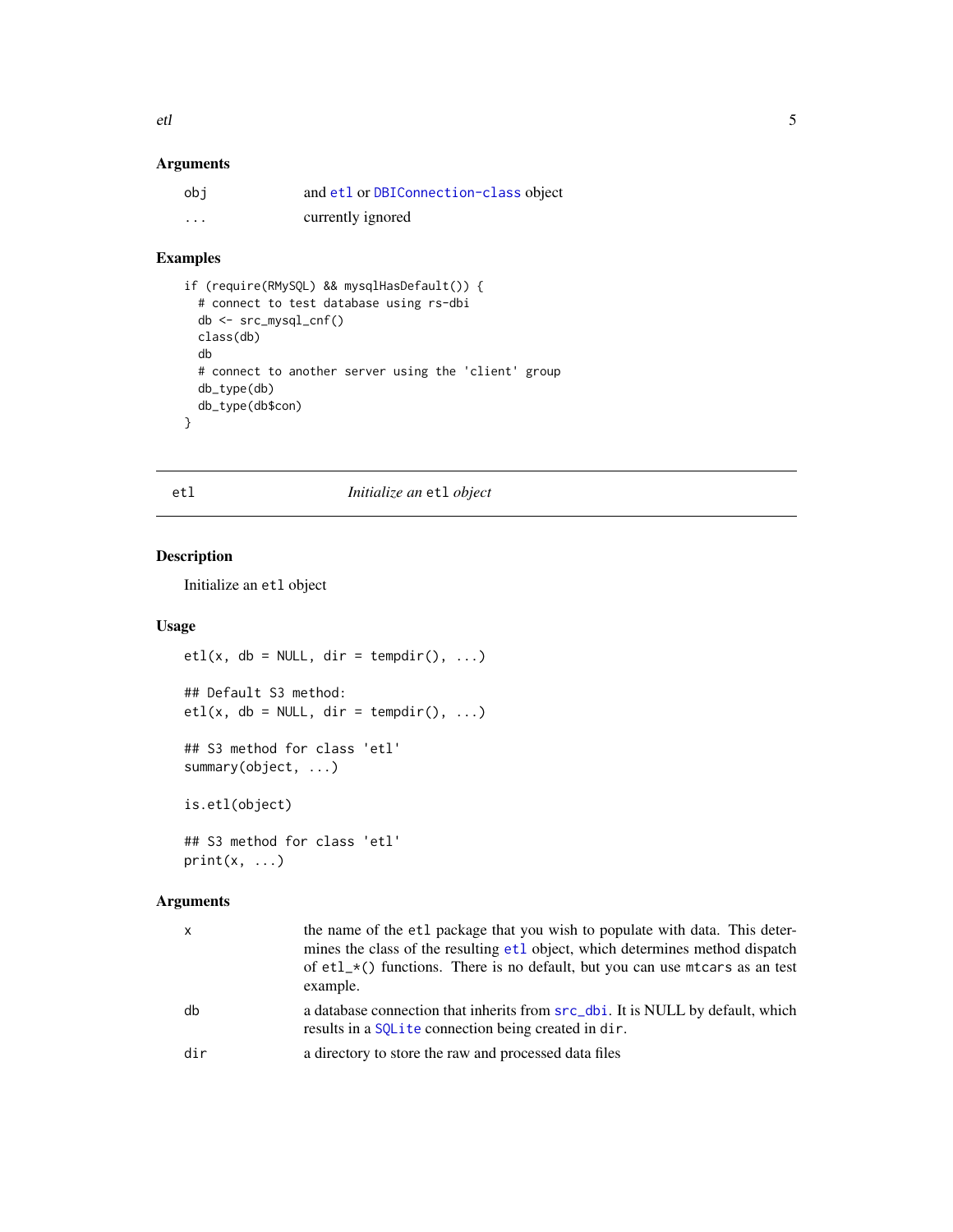<span id="page-5-0"></span>

| .      | arguments passed to methods (currently ignored) |
|--------|-------------------------------------------------|
| object | an object for which a summary is desired.       |

#### Details

A constructor function that instantiates an [etl](#page-4-1) object. An [etl](#page-4-1) object extends a [src\\_dbi](#page-0-0) object. It also has attributes for:

pkg the name of the [etl](#page-4-1) package corresponding to the data source

dir the directory where the raw and processed data are stored

raw\_dir the directory where the raw data files are stored

load\_dir the directory where the processed data files are stored

Just like any [src\\_dbi](#page-0-0) object, an [etl](#page-4-1) object is a data source backed by an SQL database. However, an [etl](#page-4-1) object has additional functionality based on the presumption that the SQL database will be populated from data files stored on the local hard disk. The ETL functions documented in [etl\\_create](#page-6-1) provide the necessary functionality for extracting data from the Internet to raw\_dir, transforming those data and placing the cleaned up data (usually in CSV format) into load\_dir, and finally loading the clean data into the SQL database.

#### Value

For [etl](#page-4-1), an object of class etl\_x and [etl](#page-4-1) that inherits from [src\\_dbi](#page-0-0)

For [is.etl](#page-4-2), TRUE or FALSE, depending on whether x has class [etl](#page-4-1)

#### See Also

[etl\\_create](#page-6-1)

```
# Instantiate the etl object
cars <- etl("mtcars")
str(cars)
is.etl(cars)
summary(cars)
## Not run:
# connect to a PostgreSQL server
if (require(RPostgreSQL)) {
db <- src_postgres("mtcars", user = "postgres", host = "localhost")
cars <- etl("mtcars", db)
}
## End(Not run)
# Do it step-by-step
cars %>%
 etl_extract() %>%
```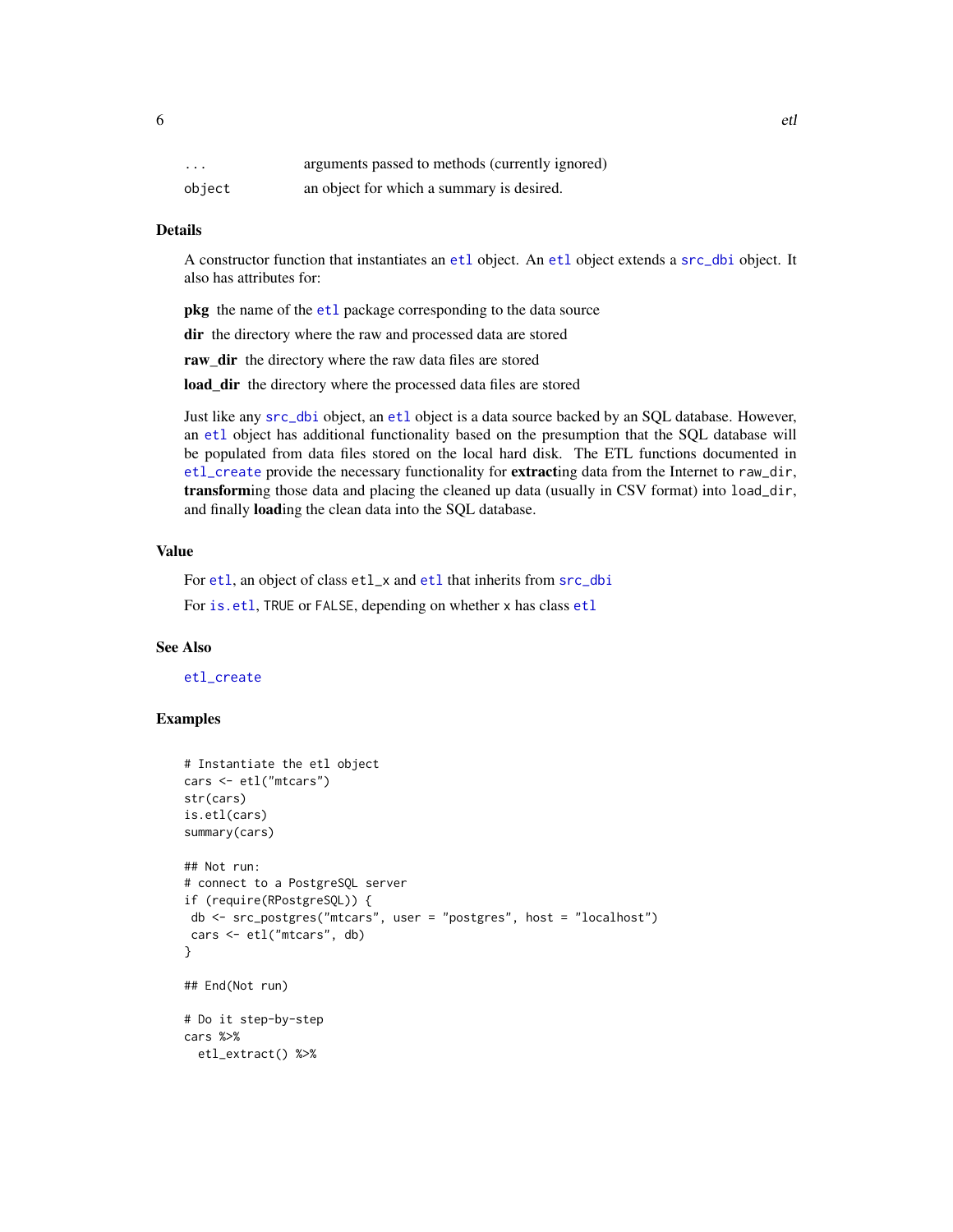## <span id="page-6-0"></span>etl\_cleanup 7

```
etl_transform() %>%
  etl_load()
src_tbls(cars)
cars %>%
  tbl("mtcars") %>%
  group_by(cyl) %>%
  summarize(N = n(), mean_mpg = mean(mpg))
# Do it all in one step
cars2 <- etl("mtcars")
cars2 %>%
  etl_update()
src_tbls(cars2)
# generic summary function provides information about the object
cars <- etl("mtcars")
summary(cars)
cars <- etl("mtcars")
# returns TRUE
is.etl(cars)
# returns FALSE
is.etl("hello world")
cars <- etl("mtcars") %>%
  etl_create()
cars
```
#### etl\_cleanup *ETL functions for working with medium sized data*

#### <span id="page-6-1"></span>Description

These generic functions provide a systematic approach for performing ETL (exchange-transformload) operations on medium sized data.

```
etl_cleanup(obj, ...)
## Default S3 method:
etl_cleanup(
  obj,
  delete_raw = FALSE,
  delete_load = FALSE,
 pattern = "\wedge. (csv|zip)$",
  ...
)
```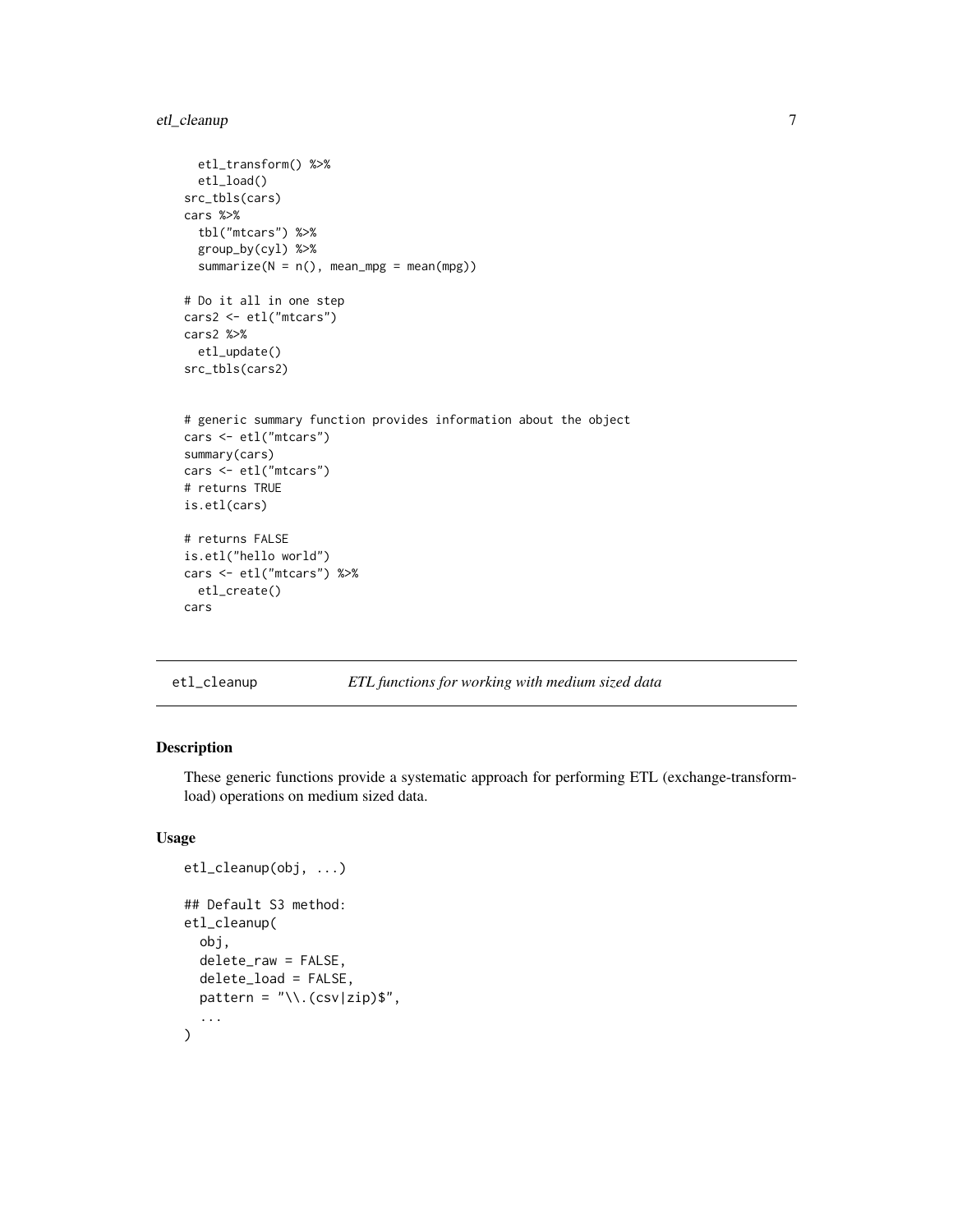<span id="page-7-0"></span>8 etl\_cleanup

```
etl_create(obj, ...)
## Default S3 method:
etl_create(obj, ...)
etl_update(obj, ...)
## Default S3 method:
etl_update(obj, ...)
etl_extract(obj, ...)
## Default S3 method:
etl_extract(obj, ...)
## S3 method for class 'etl_mtcars'
etl_extract(obj, ...)
## S3 method for class 'etl_cities'
etl_extract(obj, ...)
etl_load(obj, ...)
## Default S3 method:
etl_load(obj, ...)
etl_transform(obj, ...)
## Default S3 method:
etl_transform(obj, ...)
## S3 method for class 'etl_cities'
```
#### Arguments

| obi         | an et1 object                                                                                                        |
|-------------|----------------------------------------------------------------------------------------------------------------------|
| $\cdot$     | arguments passed to methods                                                                                          |
| delete_raw  | should files be deleted from the raw_dir?                                                                            |
| delete load | should files be deleted from the load_dir?                                                                           |
| pattern     | regular expression matching file names to be deleted. By default, this matches<br>filenames ending in .csv and .zip. |

#### Details

The purposes of these functions are to download data from a particular data source from the Internet, process it, and load it into a SQL database server.

There are five primary functions:

etl\_transform(obj, ...)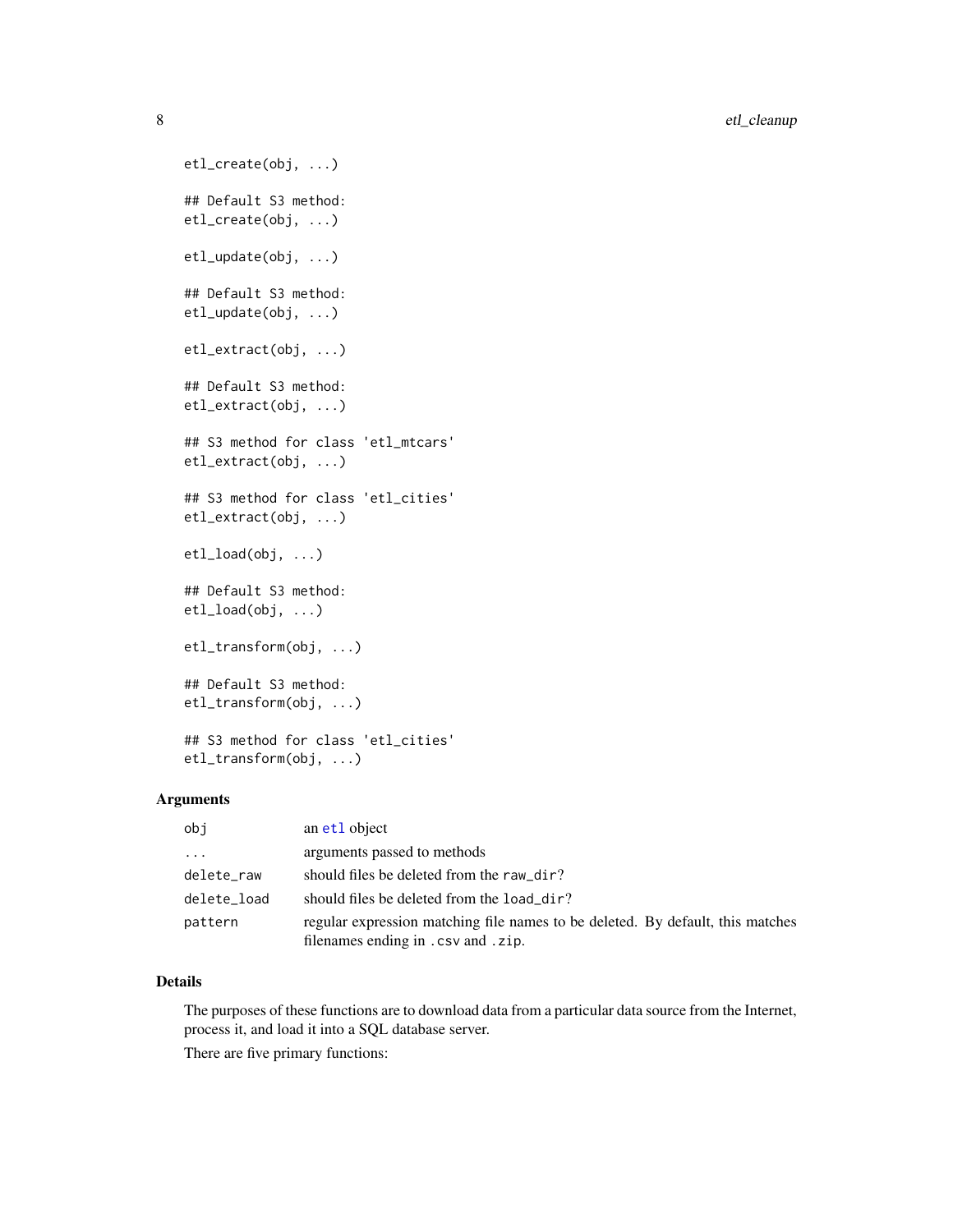#### <span id="page-8-0"></span>etl\_cleanup 9

- [etl\\_init](#page-9-1) Initialize the database schema.
- etl\_extract Download data from the Internet and store it locally in its raw form.
- etl\_transform Manipulate the raw data such that it can be loaded into a database table. Usually, this means converting the raw data to (a series of) CSV files, which are also stored locally.
- etl\_load Load the transformed data into the database.
- etl\_cleanup Perform housekeeping, such as deleting unnecessary raw data files.

Additionally, two convenience functions chain these operations together:

- etl\_create Run all five functions in succession. This is useful when you want to create the database from scratch.
- etl\_update Run the etl\_extract-etl\_transform-etl\_load functions in succession. This is useful when the database already exists, but you want to insert some new data.

## Value

Each one of these functions returns an [etl](#page-4-1) object, invisibly.

#### See Also

[etl](#page-4-1), [etl\\_init](#page-9-1)

```
## Not run:
if (require(RPostgreSQL)) {
 db <- src_postgres(dbname = "mtcars", user = "postgres", host = "localhost")
 cars <- etl("mtcars", db)
}
if (require(RMySQL) && mysqlHasDefault()) {
 db <- src_mysql(dbname = "mtcars", user = "r-user",
                  host = "localhost", password = "mypass")
 cars <- etl("mtcars", db)
}
## End(Not run)
cars <- etl("mtcars")
cars %>%
etl_extract() %>%
etl_transform() %>%
etl_load() %>%
etl_cleanup()
cars
cars %>%
 tbl(from = "mtcars") %>%
group_by(cyl) %>%
summarise(N = n(), mean_mpg = mean(mpg))
 # do it all in one step, and peek at the SQL creation script
```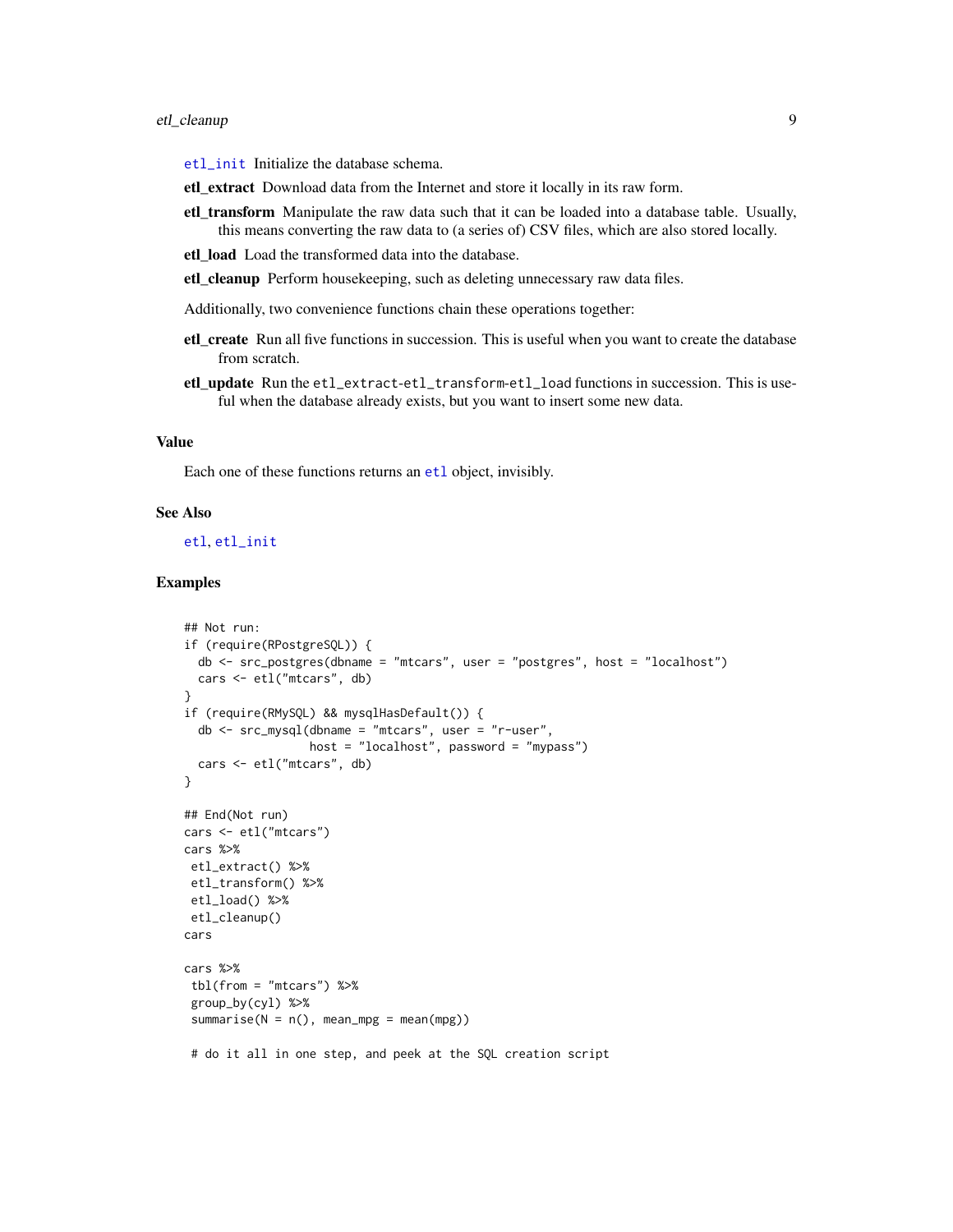```
cars %>%
  etl_create(echo = TRUE)
 # specify a directory for the data
 ## Not run:
 cars <- etl("mtcars", dir = "~/dumps/mtcars/")
 str(cars)
## End(Not run)
cars <- etl("mtcars")
# Do it step-by-step
cars %>%
  etl_extract() %>%
  etl_transform() %>%
  etl_load()
# Note the somewhat imprecise data types for the columns. These are the default.
tbl(cars, "mtcars")
# But you can also specify your own schema if you want
schema <- system.file("sql", "init.sqlite", package = "etl")
cars %>%
  etl_init(schema) %>%
  etl_load()
```
<span id="page-9-1"></span>

etl\_init *Initialize a database using a defined schema*

#### <span id="page-9-2"></span>Description

Initialize a database using a defined schema

```
etl_init(
  obj,
  script = NULL,schema_name = "init",
 pkg = attr(obj, "pkg"),ext = NULL,...
)
## Default S3 method:
etl_init(
  obj,
  script = NULL,schema_name = "init",
  pkg = attr(obj, "pkg"),
  ext = NULL,
```
<span id="page-9-0"></span>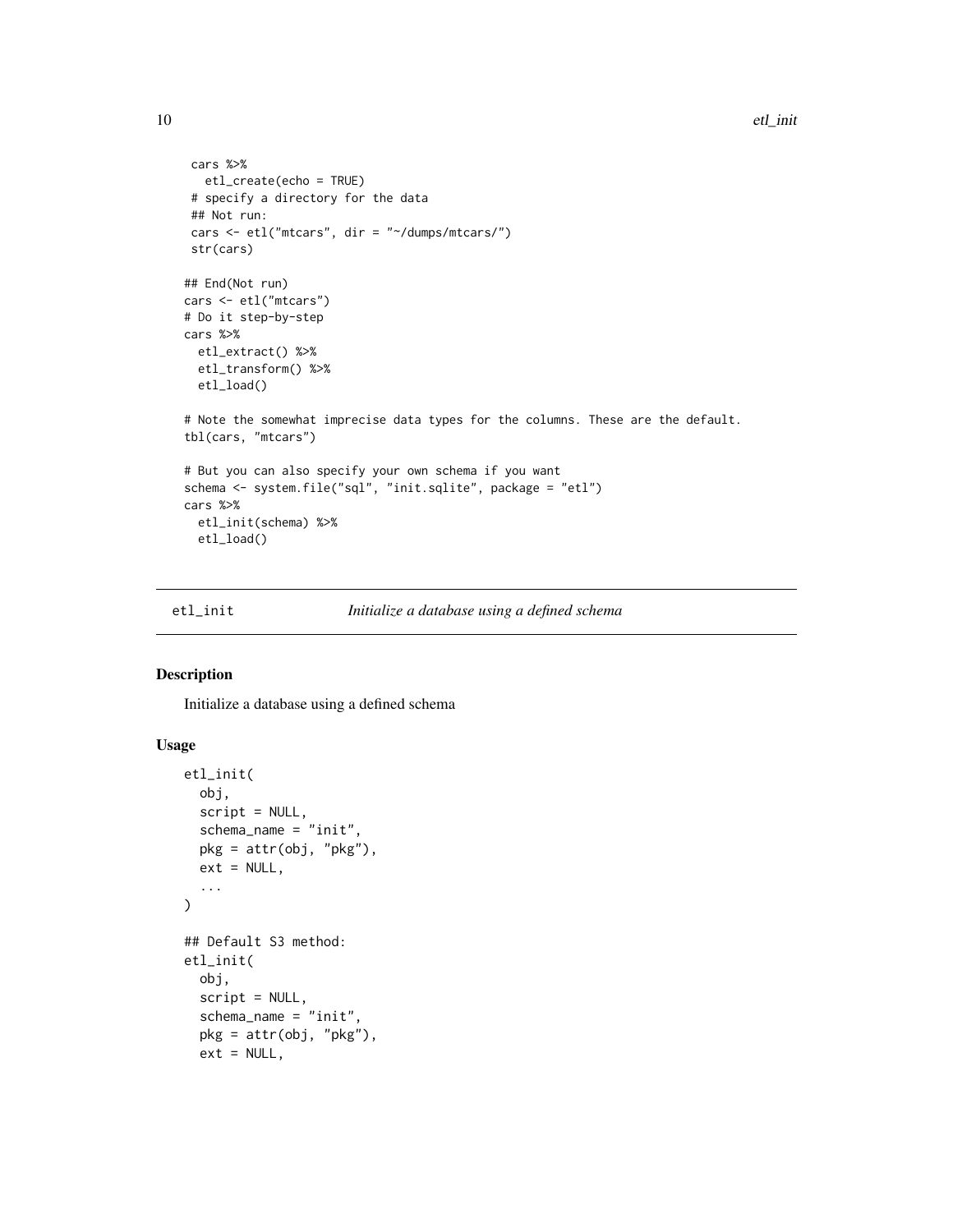```
...
\mathcal{L}
```
find\_schema(obj, schema\_name = "init",  $pkg = attr(obj, "pkg"), ext = NULL, ...$ )

#### Arguments

| obi         | An et1 object                                                                                                                                                                                                                                                                                                                                                                                                                                                                                                                                                                                                                                   |
|-------------|-------------------------------------------------------------------------------------------------------------------------------------------------------------------------------------------------------------------------------------------------------------------------------------------------------------------------------------------------------------------------------------------------------------------------------------------------------------------------------------------------------------------------------------------------------------------------------------------------------------------------------------------------|
| script      | either a vector of SQL commands to be executed, or a file path as a character<br>vector containing an SQL initialization script. If NULL (the default), then the<br>appropriate built-in schema will be fetched by find_schema, if it exists. Note<br>that the flavor of SQL in this file must match the type of the source. That is, if<br>your object is of type src_mysql, then make sure that the schema you specify<br>here is written in MySQL (and not PostgreSQL). Please note that SQL syntax is<br>not, in general, completely portable. Use with caution, as this may clobber any<br>existing data you have in an existing database. |
| schema_name | The name of the schema. Default is init.                                                                                                                                                                                                                                                                                                                                                                                                                                                                                                                                                                                                        |
| pkg         | The package defining the schema. Should be set in et1.                                                                                                                                                                                                                                                                                                                                                                                                                                                                                                                                                                                          |
| ext         | The file extension used for the SQL schema file. If NULL (the default) it be<br>inferred from the $src\_\star$ class of con. For example, if con has class $SQL$ ite then<br>ext will be sqlite.                                                                                                                                                                                                                                                                                                                                                                                                                                                |
| .           | Currently ignored                                                                                                                                                                                                                                                                                                                                                                                                                                                                                                                                                                                                                               |

## Details

If the table definitions are at all non-trivial, you may wish to include a pre-defined table schema. This function will retrieve it.

```
cars <- etl("mtcars")
cars %>%
  etl_init()
cars %>%
  etl_init(script = sql("CREATE TABLE IF NOT EXISTS mtcars_alt (id INTEGER);"))
cars %>%
  etl_init(schema_name = "init")
init_script <- find_schema(cars, schema_name = "init")
cars %>%
  etl_init(script = init_script, echo = TRUE)
src_tbls(cars)
cars <- etl("mtcars")
find_schema(cars)
find_schema(cars, "init", "etl")
find_schema(cars, "my_crazy_schema", "etl")
```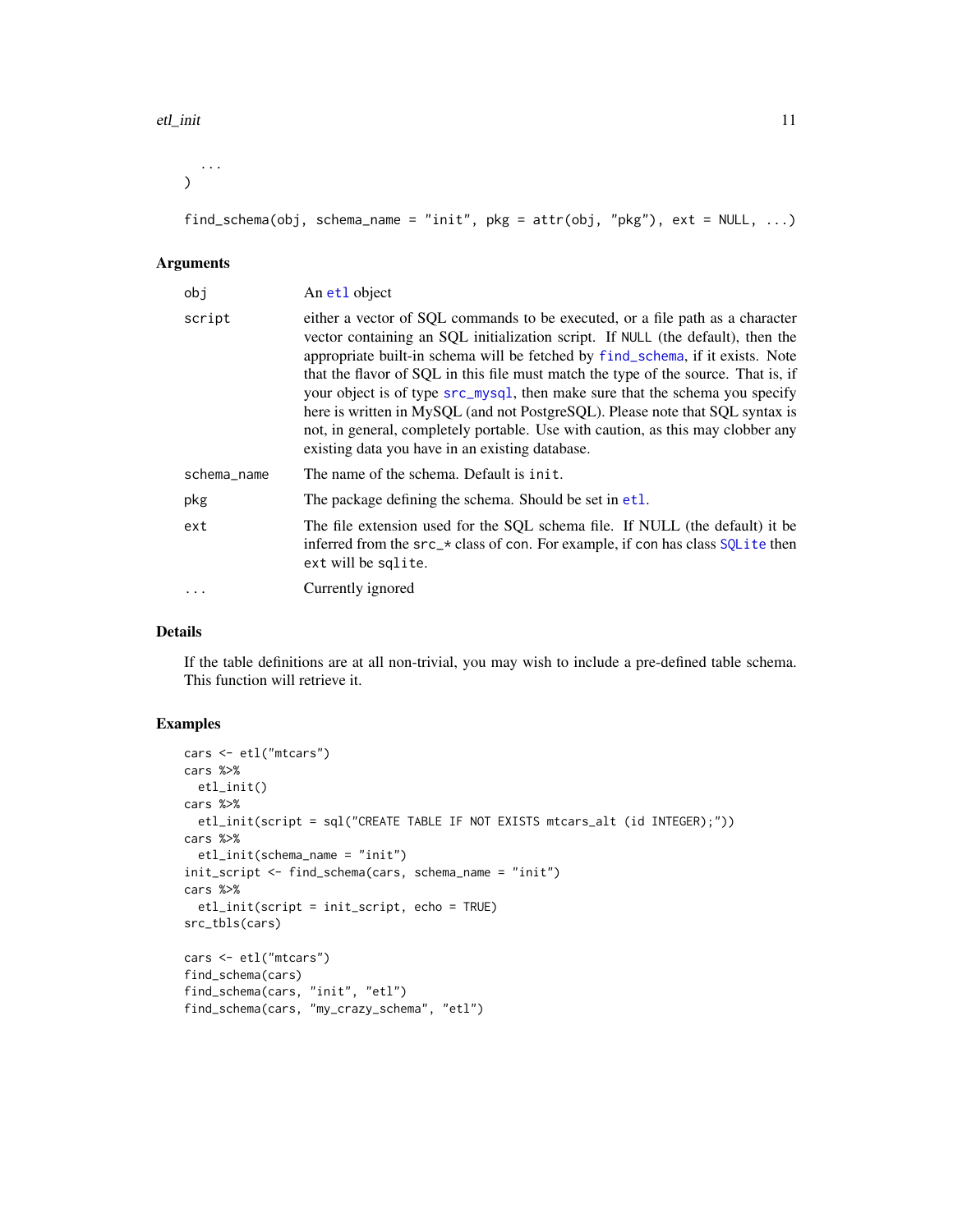<span id="page-11-0"></span>match\_files\_by\_year\_months

*Match year and month vectors to filenames*

## Description

Match year and month vectors to filenames Extracts a date from filenames

#### Usage

```
match_files_by_year_months(
  files,
 pattern,
 years = as.numeric(format(Sys.Date(), "%Y")),
 months = 1:12,
  ...
)
```

```
extract_date_from_filename(files, pattern, ...)
```
#### Arguments

| files   | a character vector of filenames                    |
|---------|----------------------------------------------------|
| pattern | a regular expression to be passed to fast_strptime |
| years   | a numeric vector of years                          |
| months  | a numeric vector of months                         |
|         | arguments passed to fast_strptime                  |

## Value

a character vector of files that match the pattern, year, and month arguments

a vector of [POSIXct](#page-0-0) dates matching the pattern

## Examples

```
## Not run:
if (require(airlines)) {
 airlines <- etl("airlines", dir = "~/Data/airlines") %>%
   etl_extract(year = 1987)
 summary(airlines)
 match_files_by_year_months(list.files(attr(airlines, "raw_dir")),
   pattern = "On_Time_On_Time_Performance_%Y_%m.zip", year = 1987)
}
```
## End(Not run)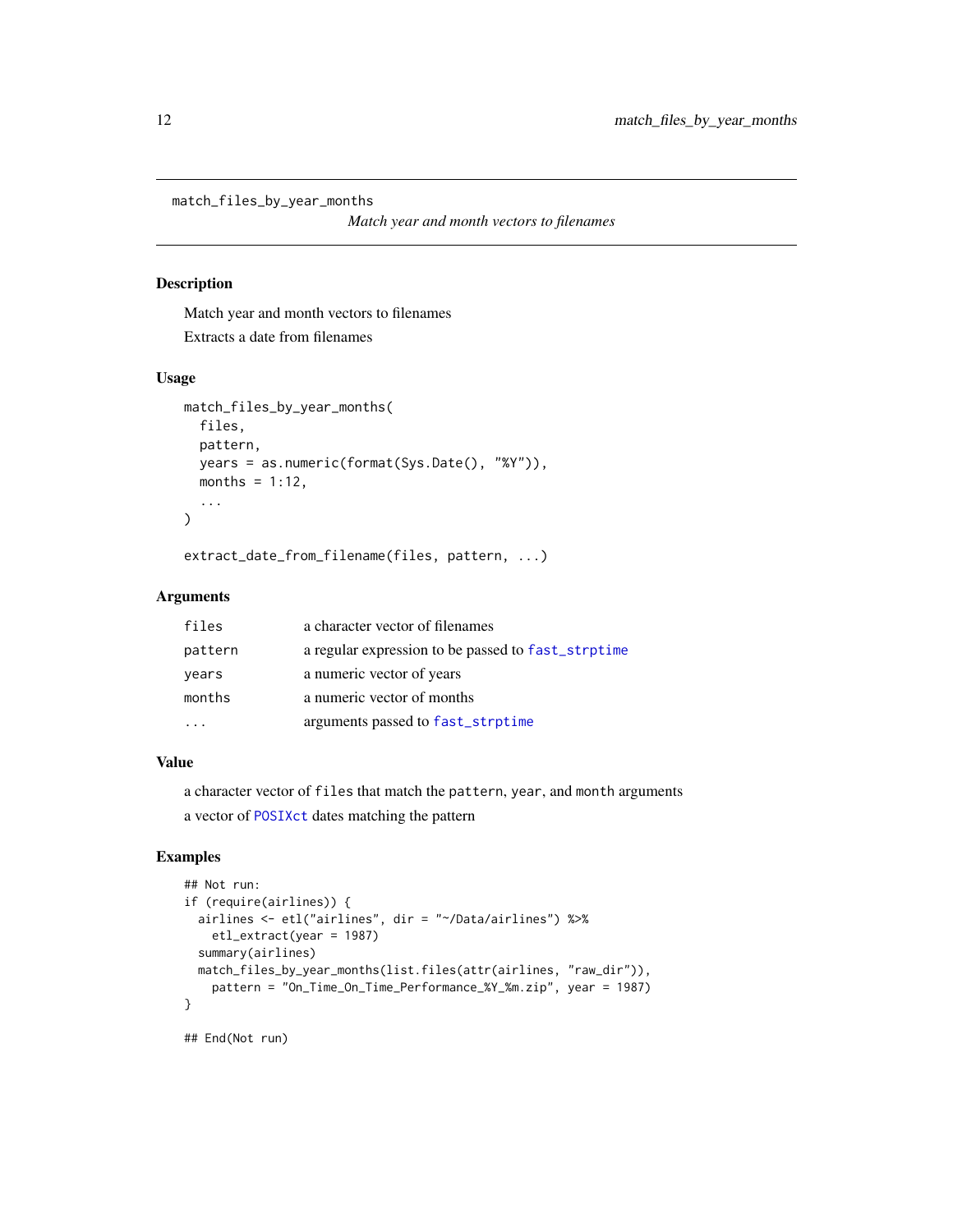<span id="page-12-0"></span>

#### Description

Download only those files that don't already exist

## Usage

```
smart_download(obj, src, new_filenames = basename(src), clobber = FALSE, ...)
```
## Arguments

| obj           | an et1 object                                                                                                                  |
|---------------|--------------------------------------------------------------------------------------------------------------------------------|
| src           | a character vector of URLs that you want to download                                                                           |
| new_filenames | an optional character vector of filenames for the new (local) files. Defaults to<br>having the same filenames as those in src. |
| clobber       | do you want to clobber any existing files?                                                                                     |
| $\cdots$      | arguments passed to download                                                                                                   |

#### Details

Downloads only those files in src that are not already present in the directory specified by the raw\_dir attribute of obj.

## Author(s)

idiom courtesy of Hadley Wickham

#### Examples

```
## Not run:
cars <- etl("mtcars")
urls <- c("https://raw.githubusercontent.com/beanumber/etl/master/etl.Rproj",
"https://www.reddit.com/robots.txt")
smart_download(cars, src = urls)
# won't download again if the files are already there
smart_download(cars, src = urls)
# use clobber to overwrite
smart_download(cars, src = urls, clobber = TRUE)
```
## End(Not run)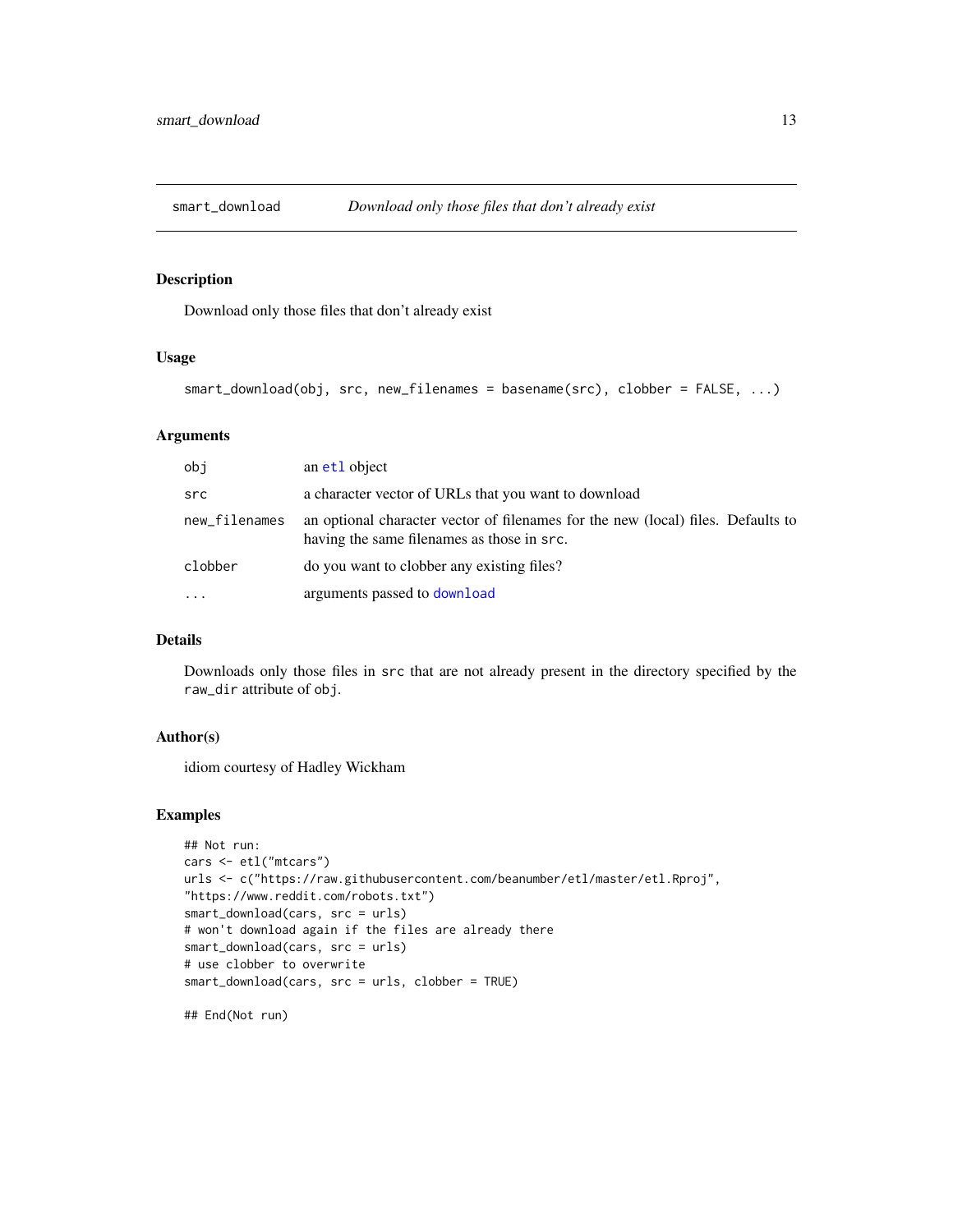<span id="page-13-0"></span>

#### Description

Upload a list of files to the DB

#### Usage

smart\_upload(obj, src = NULL, tablenames = NULL, ...)

#### Arguments

| obj        | An et1 object                                                                                                                                                                                 |
|------------|-----------------------------------------------------------------------------------------------------------------------------------------------------------------------------------------------|
| src        | a list of CSV files to upload. If NULL, will return all CSVs in the load directory                                                                                                            |
| tablenames | a list the same length as src of tablenames in the database corresponding to each<br>of the files in src. If NULL, will default to the same name as src, without paths<br>or file extensions. |
| $\cdots$   | arguments passed to dbWriteTable                                                                                                                                                              |

## Examples

```
## Not run:
if (require(RMySQL)) {
  # must have pre-existing database "fec"
 # if not, try
 system("mysql -e 'CREATE DATABASE IF NOT EXISTS fec;'")
  db <- src_mysql_cnf(dbname = "mtcars")
}
```
## End(Not run)

| src_mysql_cnf | Connect to local MySQL Server using ~/.my.cnf |
|---------------|-----------------------------------------------|
|---------------|-----------------------------------------------|

## Description

Connect to local MySQL Server using ~/.my.cnf

```
src_mysql_cnf(dbname = "test", groups = "rs-dbi", ...)
```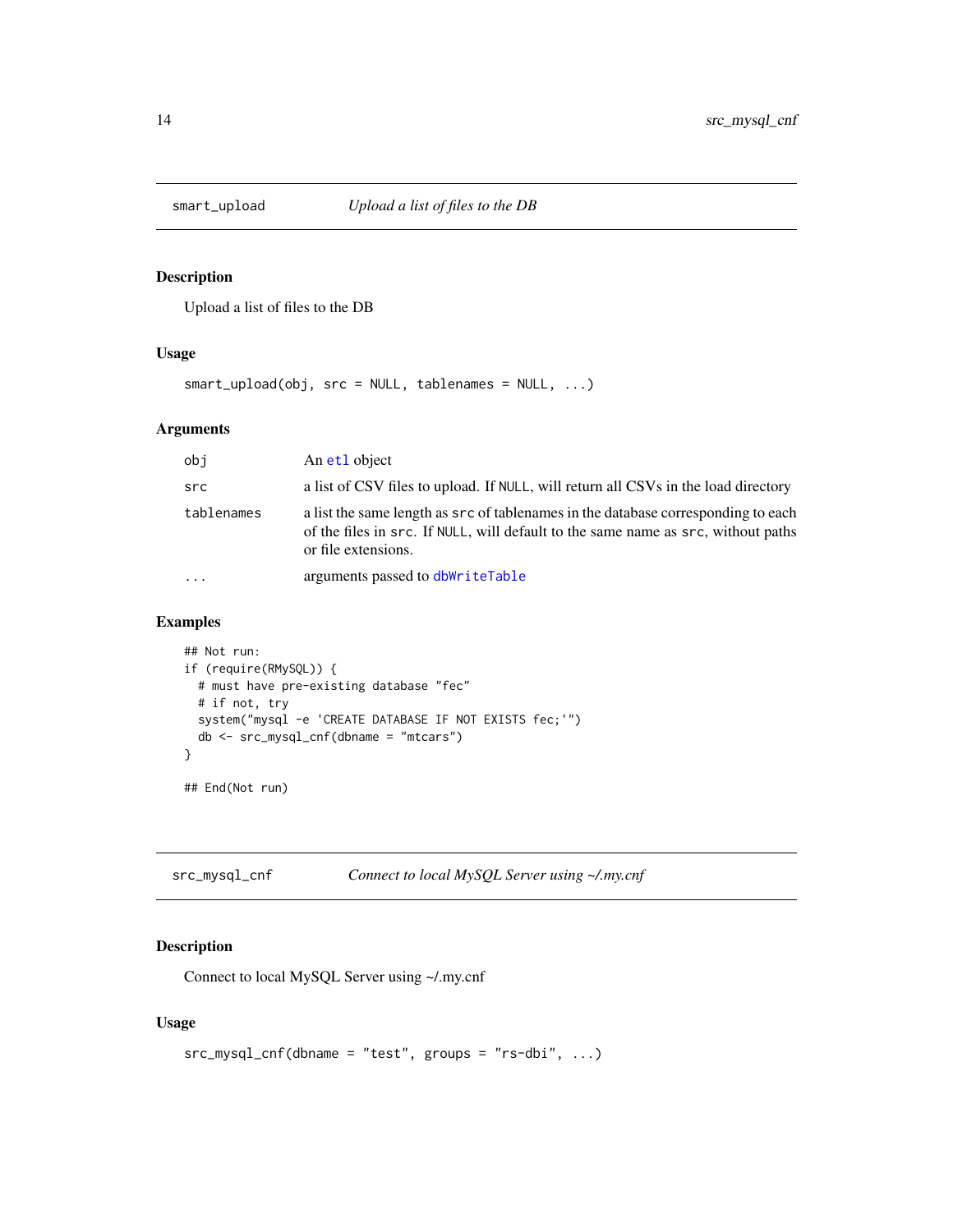#### <span id="page-14-0"></span>**Arguments**

| dbname                  | name of the local database you wish to connect to. Default is test, as in<br>mysqlHasDefault. |  |
|-------------------------|-----------------------------------------------------------------------------------------------|--|
| groups                  | section of $\gamma$ , my, cnf file. Default is $rs$ -dbi as in mysqlHasDefault                |  |
| $\cdot$ $\cdot$ $\cdot$ | arguments passed to src_mysql                                                                 |  |

## See Also

[src\\_mysql](#page-0-0), [mysqlHasDefault](#page-0-0)

## Examples

```
if (require(RMySQL) && mysqlHasDefault()) {
 # connect to test database using rs-dbi
 db <- src_mysql_cnf()
 class(db)
 db
 # connect to another server using the 'client' group
 src_mysql_cnf(groups = "client")
}
```
valid\_year\_month *Ensure that years and months are within a certain time span*

#### Description

Ensure that years and months are within a certain time span

#### Usage

```
valid_year_month(years, months, begin = "1870-01-01", end = Sys.Date())
```
## Arguments

| vears  | a numeric vector of years                           |
|--------|-----------------------------------------------------|
| months | a numeric vector of months                          |
| begin  | the earliest valid date, defaults to the UNIX epoch |
| end    | the most recent valid date, defaults to today       |

#### Details

Often, a data source will begin and end at known points in time. At the same time, many data sources are divided into monthly archives. Given a set of years and months, any combination of which should be considered valid, this function will return a data. frame in which each row is one of those valid year-month pairs. Further, if the optional begin and end arguments are specified, the rows will be filter to lie within that time interval. Furthermore, the first and last day of each month are computed.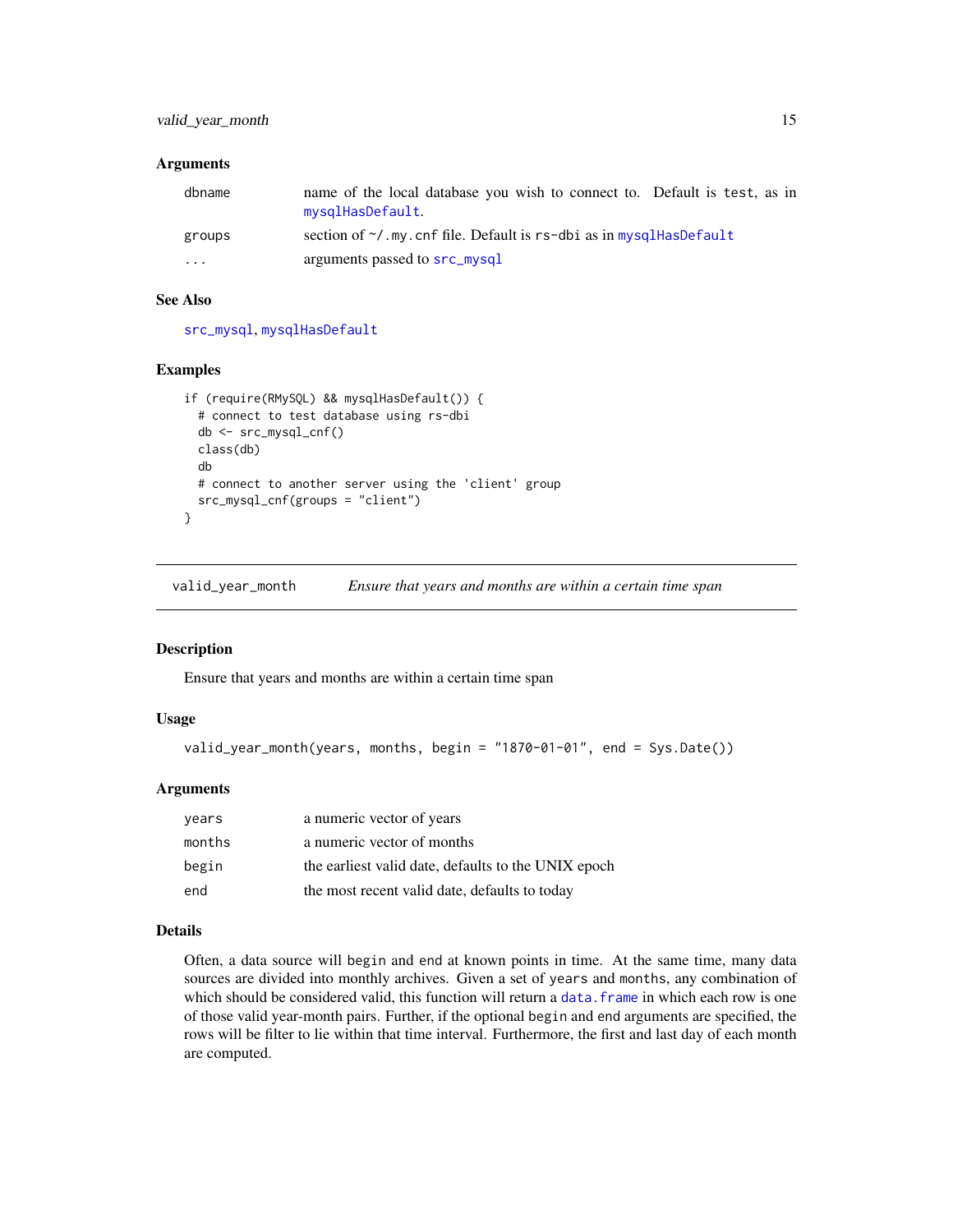## <span id="page-15-0"></span>Value

a [data.frame](#page-0-0) with four variables: year, month, month\_begin (the first day of the month), and month\_end (the last day of the month).

```
valid_year_month(years = 1999:2001, months = c(1:3, 7))
# Mets in the World Series since the UNIX epoch
mets_ws <- c(1969, 1973, 1986, 2000, 2015)
valid_year_month(years = mets_ws, months = 10)
# Mets in the World Series during the Clinton administration
if (require(ggplot2)) {
  clinton <- filter(presidential, name == "Clinton")
  valid_year_month(years = mets_ws, months = 10,
   begin = clinton$start, end = clinton$end)
}
```